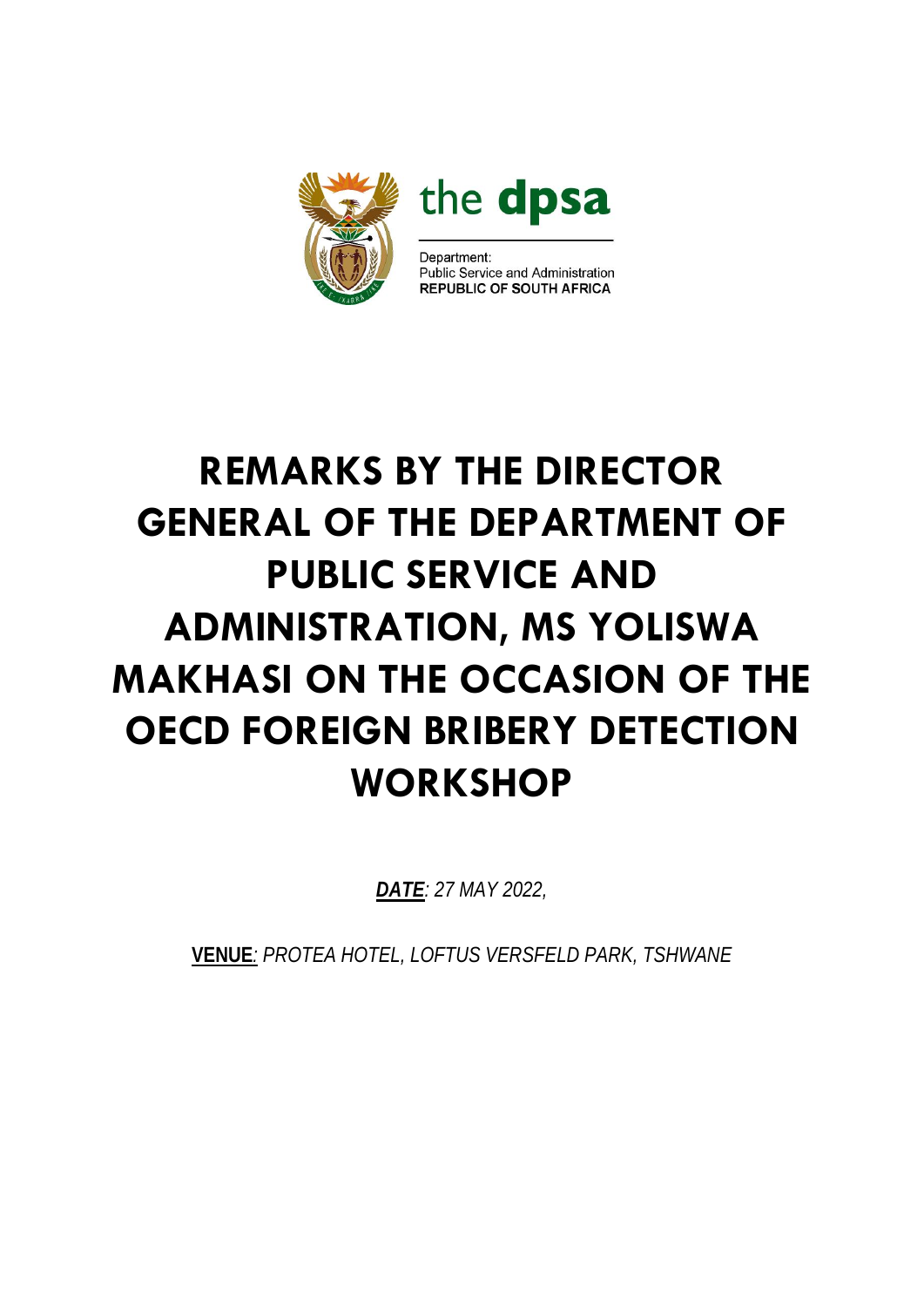#### **SALUTATIONS**

Facilitator Brigadier John Matroos Special Directors of the NPA The Head of the Ethics, Integrity and Disciplinary Technical Assistance Unit (TAU), Dr Salomon Hoogenraad-Vermaak Members of the OECD Inter-Departmental Task Team Representatives of the private sector Senior Managers in government departments Colleagues from the Directorate for Priority Crime Investigation (DPCI)

Esteemed Guests,

#### **INTRODUCTION**

The Nobel Peace Laurete, Aung San Suu Kyi once said that "it is not power that corrupts but fear. Fear of losing power corrupts those who wield it and fear of the scourge of power corrupts those who are subject to it!" It is my informed view that this room today is filled by courageous individuals who have conquered fear. Conquered the fear of those who wield power!

When I was asked to welcome you to this second Workshop on the detection of Foreign Bribery, I was reminded of the personal dangers and sacrifices that whistle-blowers and those like you who fight bribery, maladministration and corruption face daily. As government, we appreciate the response of the private sector to our call to attend this workshop and your willingness to partner with us in the fight against corruption. I especially want to thank the Independent Regulatory Board for Auditors (IRBA) and the Export Credit Insurance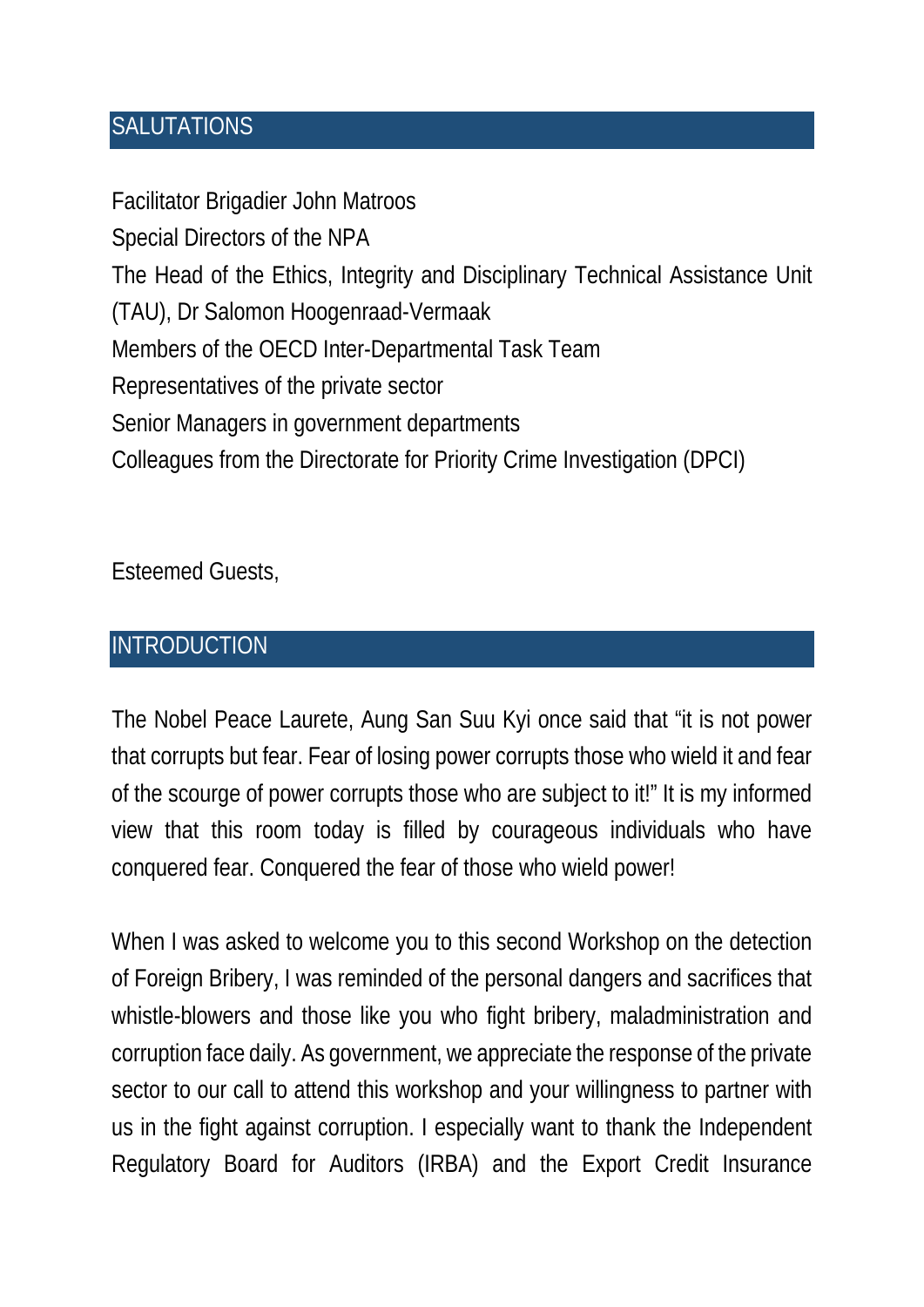Corporation (ECIC), as they became actively involved in work stemming from our involvement with the Organisation for Economic Cooperation and Development (or OECD) since that first workshop in 2017. The Private sector is a valuable partner as it helps by closing the gap that exists from the lack of jurisdiction within the private sector.

Please, also allow me to welcome the representatives of the OECD Inter-Departmental Task Team and the chair and deputy chair, Brig John Matroos and Advocate Lebo Baloyi.

## THE ROLE OF THE TASK TEAM

Through this Task Team, government is hoping to highlight the administrative reforms that are required to boast South Africa's anti-corruption agenda. The Anti-corruption and anti-bribery agenda requires that we emphasise and address integrity risks in the enforcement of laws and regulations through administrative action as part of the strategy to mitigate them. This approach was confirmed by the various anticorruption strategies which have set government's priority objectives on the control and administration action to limit the scope for corrupt practices both in the private and public sectors.

This Task Team is the implementation engine for South Africa on the international agreements pertaining to foreign bribery, and is responsible for all the work done behind the scenes to prepare South Africa for its assessments. This is a team of dedicated individuals that are capable and want to see South Africa succeed. The team comprises of the Department of Public Service and Administration, National Prosecuting Authority, Asset Forfeiture Unit, Special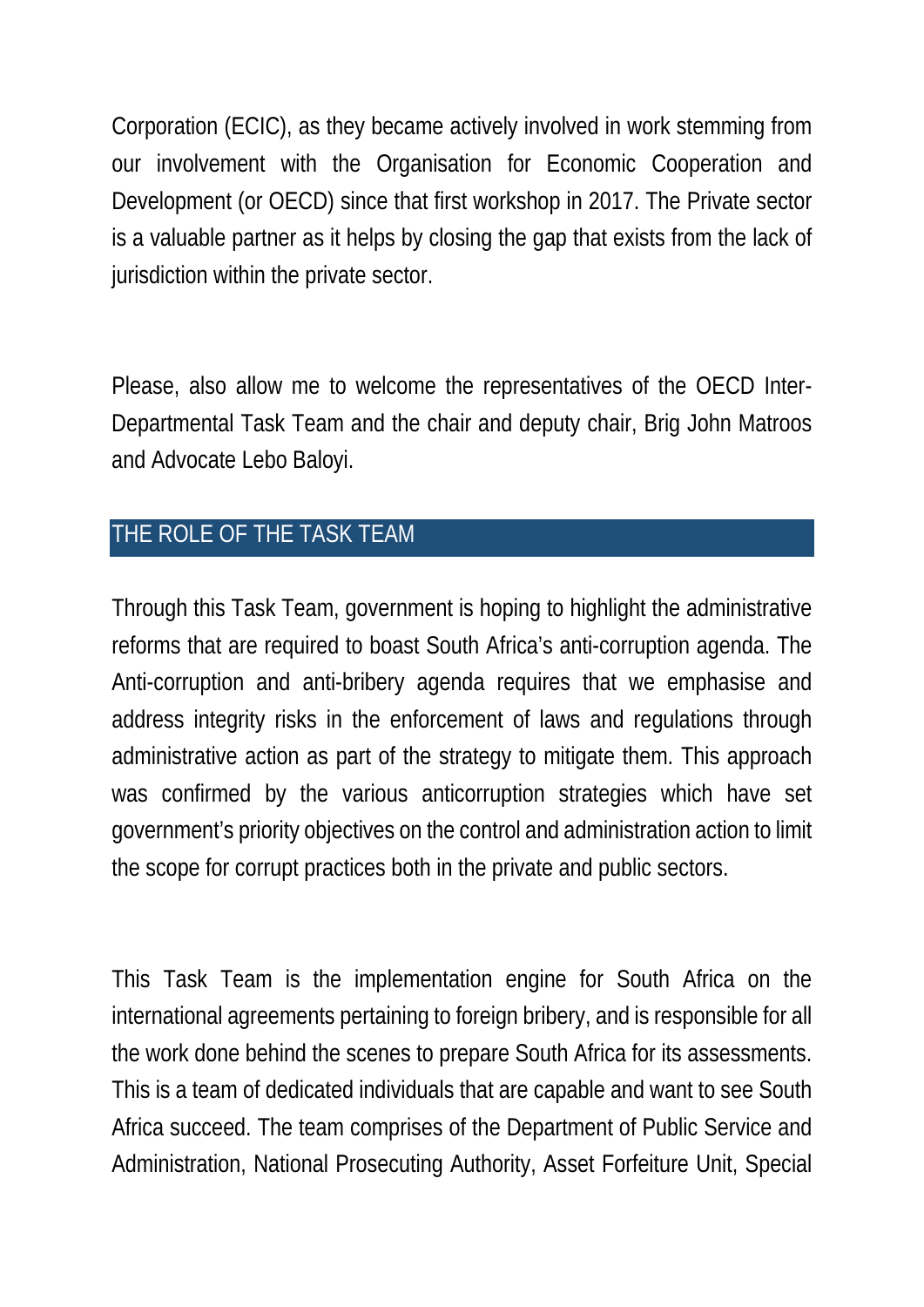Commercial Crimes Unit, Directorate for Priority Crime Investigation, Financial Intelligence Centre, Department of Justice and Constitutional Development, South African Revenue Service and Interpol.

#### REMAINING CHALLENGES ON ANTI-BRIBERY

Previous assessments identified several challenges that remain. These include the legal framework that is fragmented and lacks coherence, creating risks of corrupt practices in its enforcement, and more generally endangering the rule of law and the capacity of the administration to carry out its functions effectively. The most critical of these challenges is the personal cost to whistleblowers, which we must address. It is our duty to ensure that the fight against anti-bribery and corruption becomes less expensive to individuals.

#### Esteemed Colleagues,

South Africa is a member of a number of international Conventions to further our fight against corruption and to implement best practise in doing so. This includes the Convention on Combating Bribery of Foreign Public Officials in International Business Transactions, or the Anti-Bribery Convention in short. This Convention addresses the issue of public officials receiving bribes in international business transactions, and we are here to review how we are doing in implementing it.

## THE AFRICAN CONNECTION

In 2007, South Africa became the first African country to be a party to this Convention. As we commemorate the 59th Anniversary of the founding of Africa Day, South Africa has seen improvements in the standing of the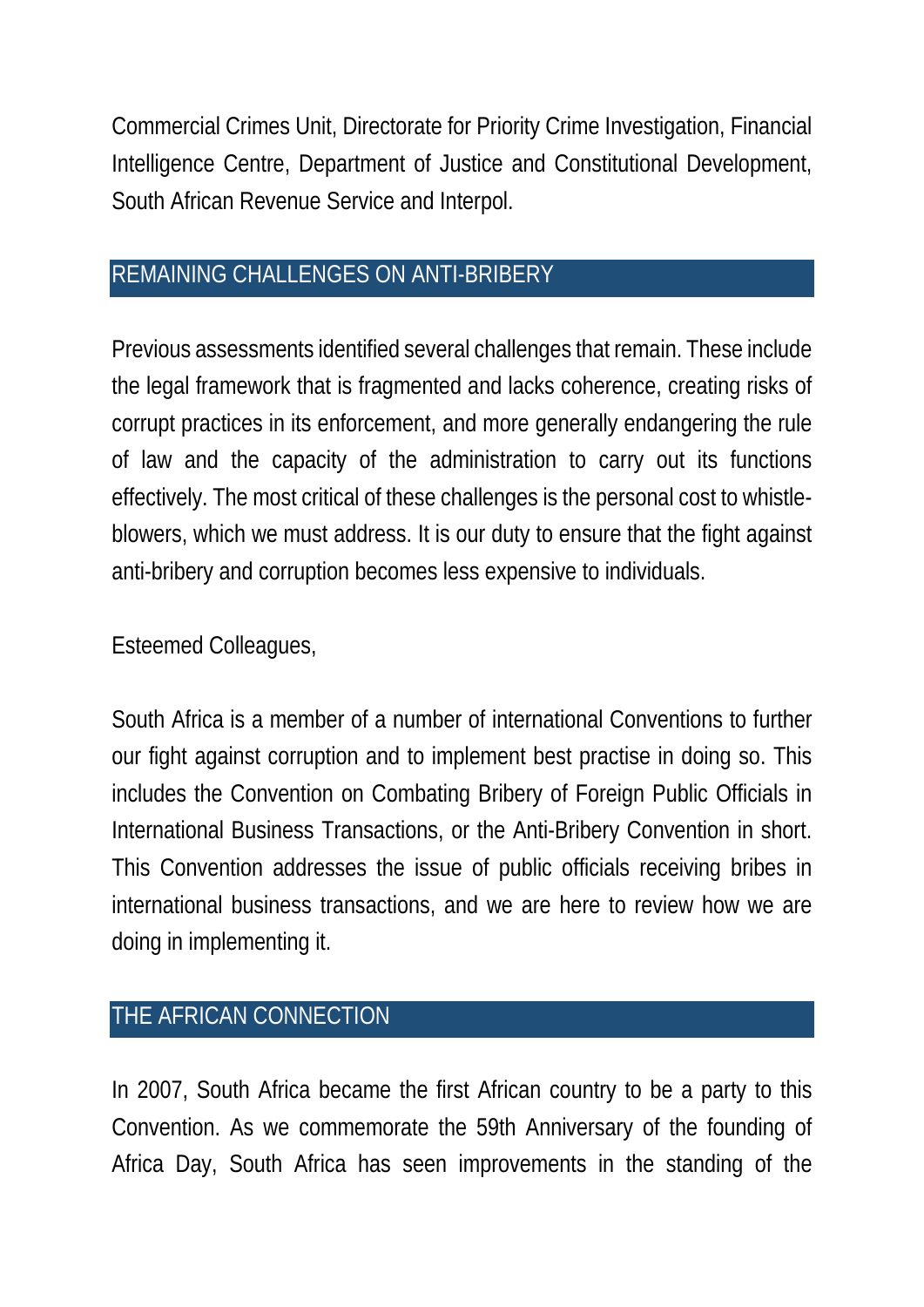continent in the fight against corruption. In addition to improving the perceptions of the country abroad and that of the continent, the Convention also seeks to improve the social-, economic- and political existence of the average African by reducing the cost of the bureaucracy, doing business and improving service delivery.

Since joining the OECD Working Group on Bribery, which monitors implementation of the Convention, the DPSA -as tasked by Cabinetcoordinated and facilitated the implementation of the Anti-Bribery Convention. This led to the establishment of the OECD Inter-Departmental Task Team, which guided the country to the finalization of the Phase 1 assessment in 2008, followed by the Phase 2 Assessment in 2010. At the moment, we are currently addressing the recommendations made during the Phase 3 assessment.

### THE PURPOSE OF THE WORKSHOP

In July 2023, South Africa is expected to start with its Phase 4 evaluation. This evaluation is building on the previous assessments, but requires the country to demonstrate a whole of society approach to address foreign bribery. This phase will target the effectiveness of the detection mechanisms that we have put in place, which makes it necessary to partner with all potential role-players. This workshop should therefore assist us to forge a common understanding of foreign bribery and to clarify the roles of each other pertaining to South Africa's foreign bribery obligations, especially when detecting foreign bribery.

The aim of today's session is therefore to provide you with an overview on the Convention, to explain the foreign bribery offence and to outline the detection processes expected to be in place. This will not only foster awareness on